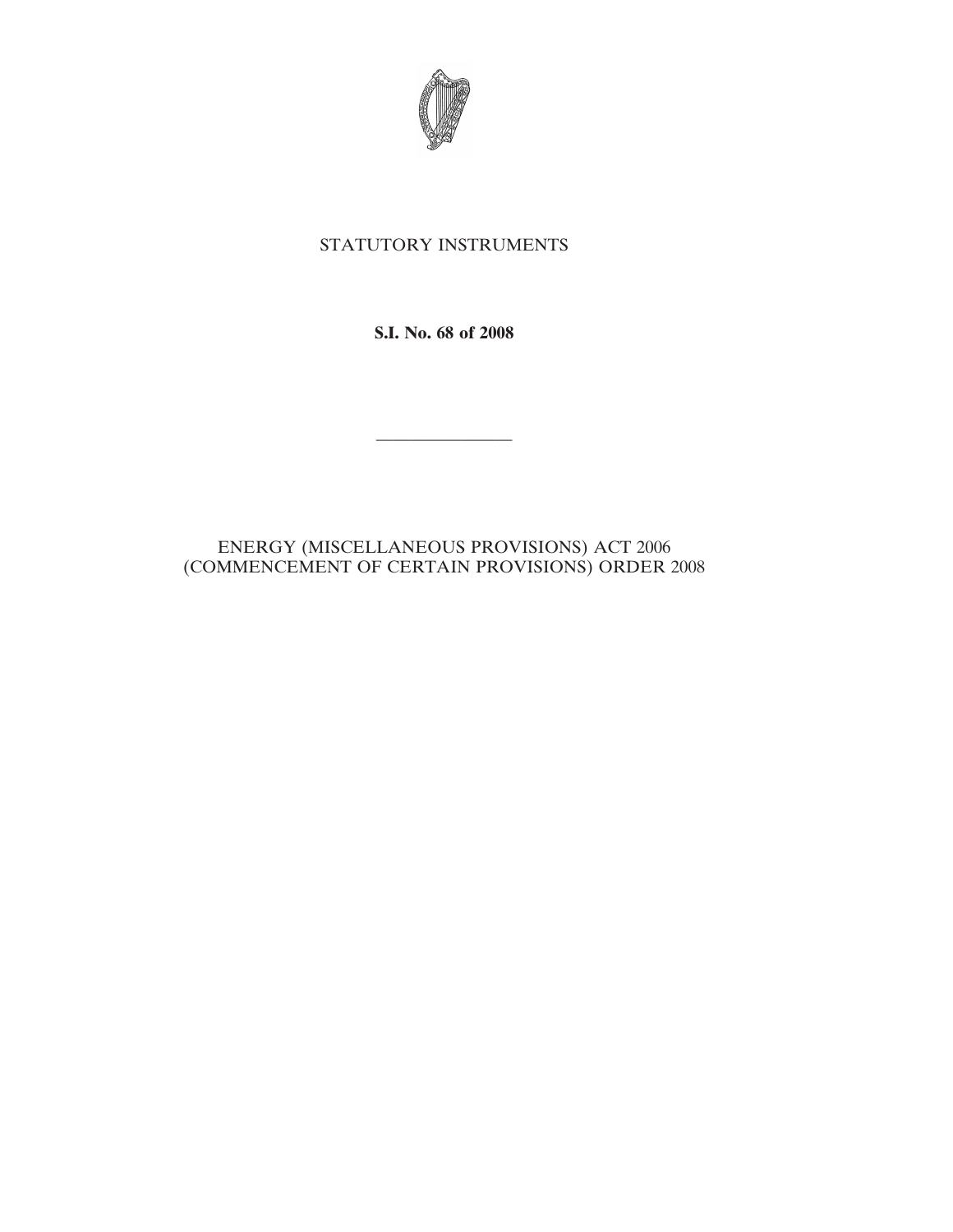## ENERGY (MISCELLANEOUS PROVISIONS) ACT 2006 (COMMENCEMENT OF CERTAIN PROVISIONS) ORDER 2008

I, EAMON RYAN, Minister for Communications, Energy and Natural Resources, in exercise of the powers conferred on me by section 1(2) of the Energy (Miscellaneous Provisions) Act 2006 (No. 40 of 2006) (as adapted by the Communications, Marine and Natural Resources (Alteration of Name of Department and Title of Minister) Order 2007 (S.I. No. 706 of 2007)) hereby order as follows:

1. This Order may be cited as the Energy (Miscellaneous Provisions) Act 2006 (Commencement of Certain Provisions) Order 2008.

2. (1) The 12th day of March 2008 is appointed as the day on which sections 4, 11 and 12 and, subject to paragraph (2) of this Article, section 13 of the Energy (Miscellaneous Provisions) Act 2006 (No. 40 of 2006) come into operation.

(2) Section 13 of the Energy (Miscellaneous Provisions) Act 2006 comes into operation by virtue of paragraph (1) except in so far as it relates to subsections (3) and (4) of section 9G (inserted by the said section 13) of the Electricity Regulation Act 1999 (No. 23 of 1999).



GIVEN under my Official Seal, 11 March 2008

> EAMON RYAN. Minister for Communications, Energy and Natural Resources.

*Notice of the making of this Statutory Instrument was published in "Iris Oifigiu´il" of* 14*th March*, 2008.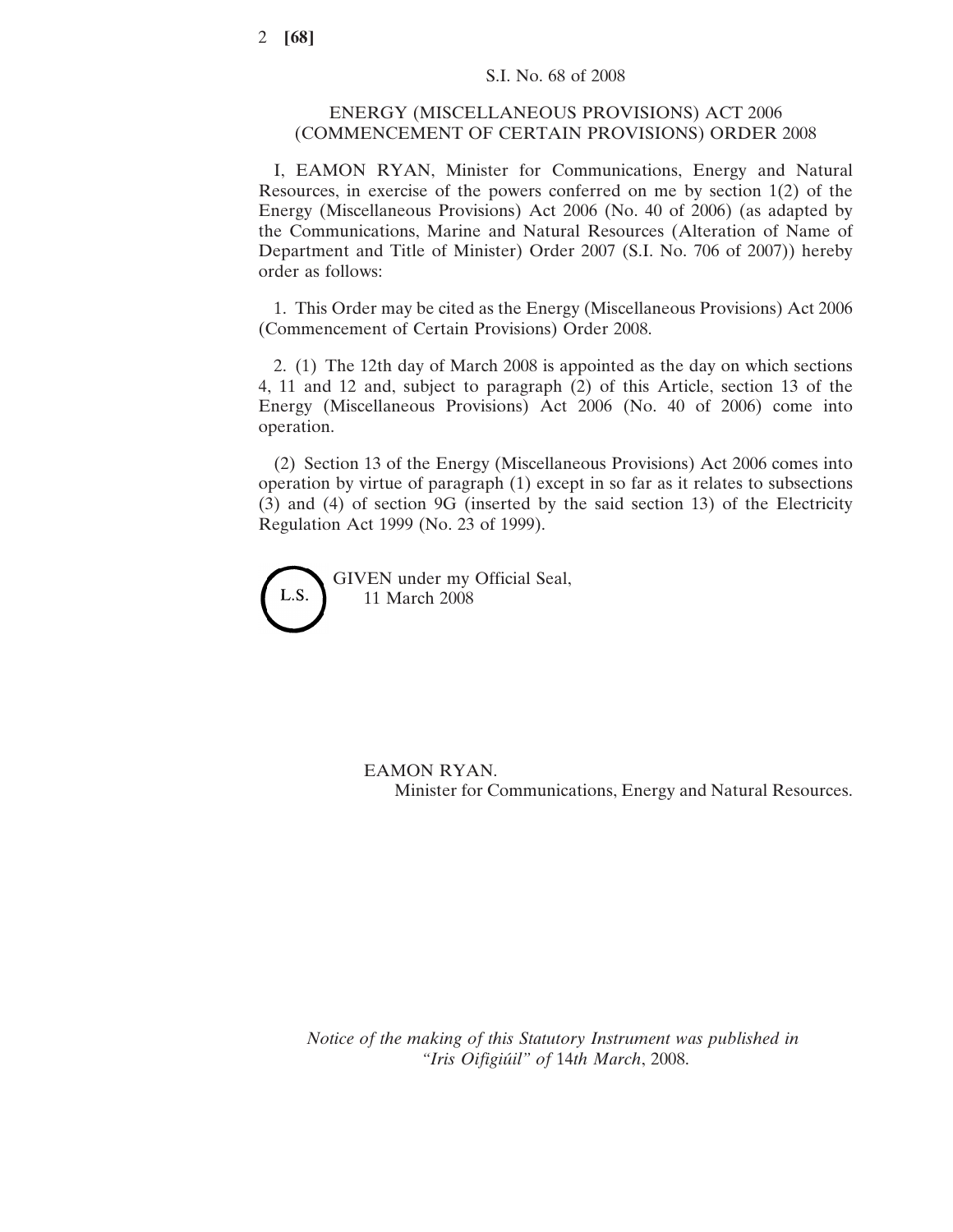**[68]** 3

## EXPLANATORY NOTE

*(This note is not part of the Instrument and does not purport to be a legal interpretation.)*

This Order brings into operation on 12 March 2008, sections 4, 11 and 12 and the majority of section 13 of the Energy (Miscellaneous Provisions) Act 2006, for the purpose of assigning responsibility for the regulation of electrical contrators, gas installers and gas undertakings with respect to safety and related matters to the Commission for Energy Regulation.